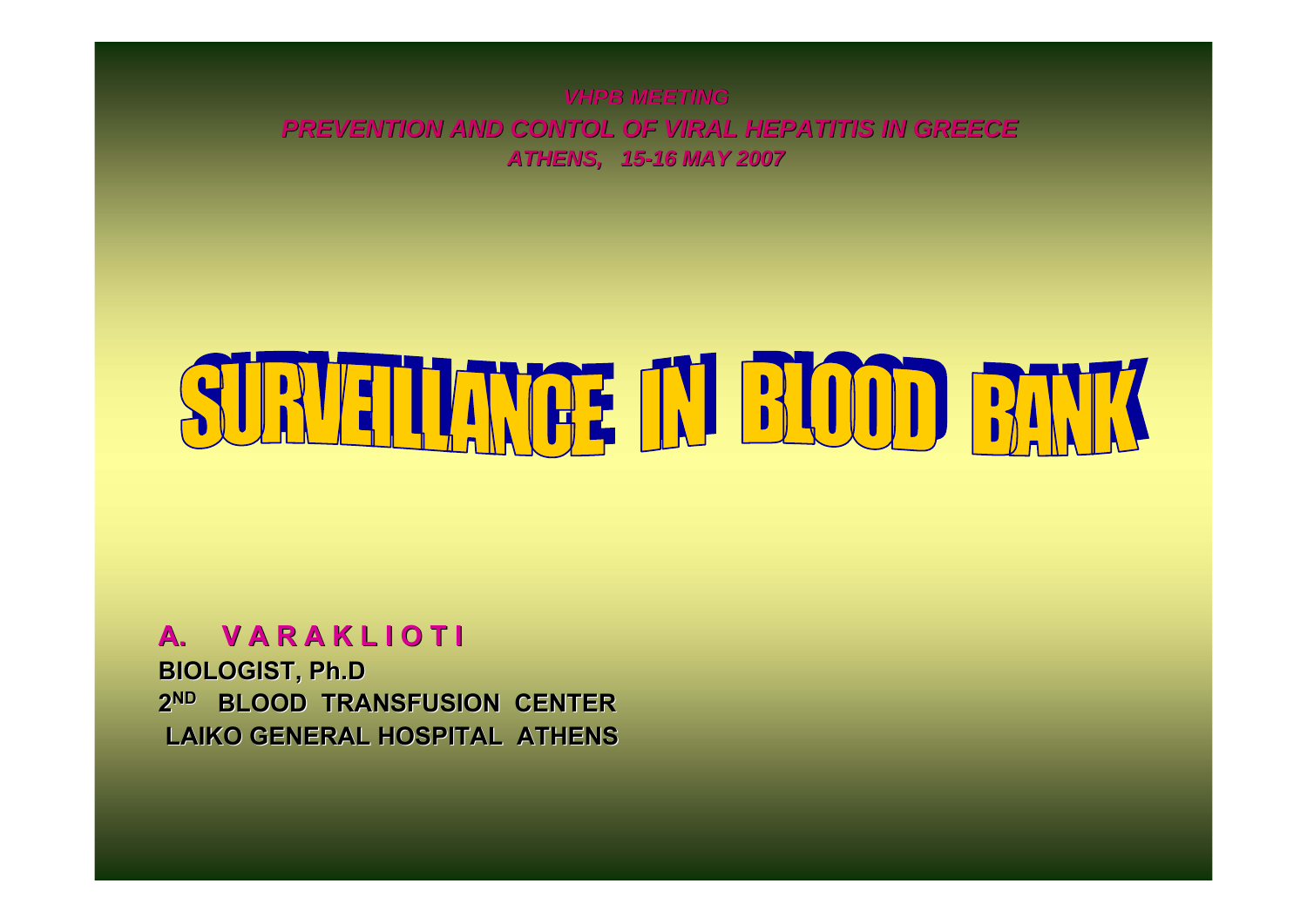

**B L O O D S A F E T Y B L O O D S A F E T Y**

The safety of blood supply remains a major concern of **public health and requires continuous efforts to ideally public health and requires continuous efforts to ideally reach zero reach zero-risk probability. risk probability.** 

The public's fear and awareness of the potential of viral **transmissions through blood transfusion has been a major driving force for improvement of blood safety. driving force for improvement of blood safety.**

**The residual risk of transmitting blood The residual risk of transmitting blood -borne viruses borne viruses through transfusion varies depending on the demographic through transfusion varies depending on the demographic**  and the socio-economic conditions in each country.

The risk of transmitting viral infection to recipients of **blood components has been significantly reduced over the last years owing to a combination of measures. last years owing to a combination of measures.**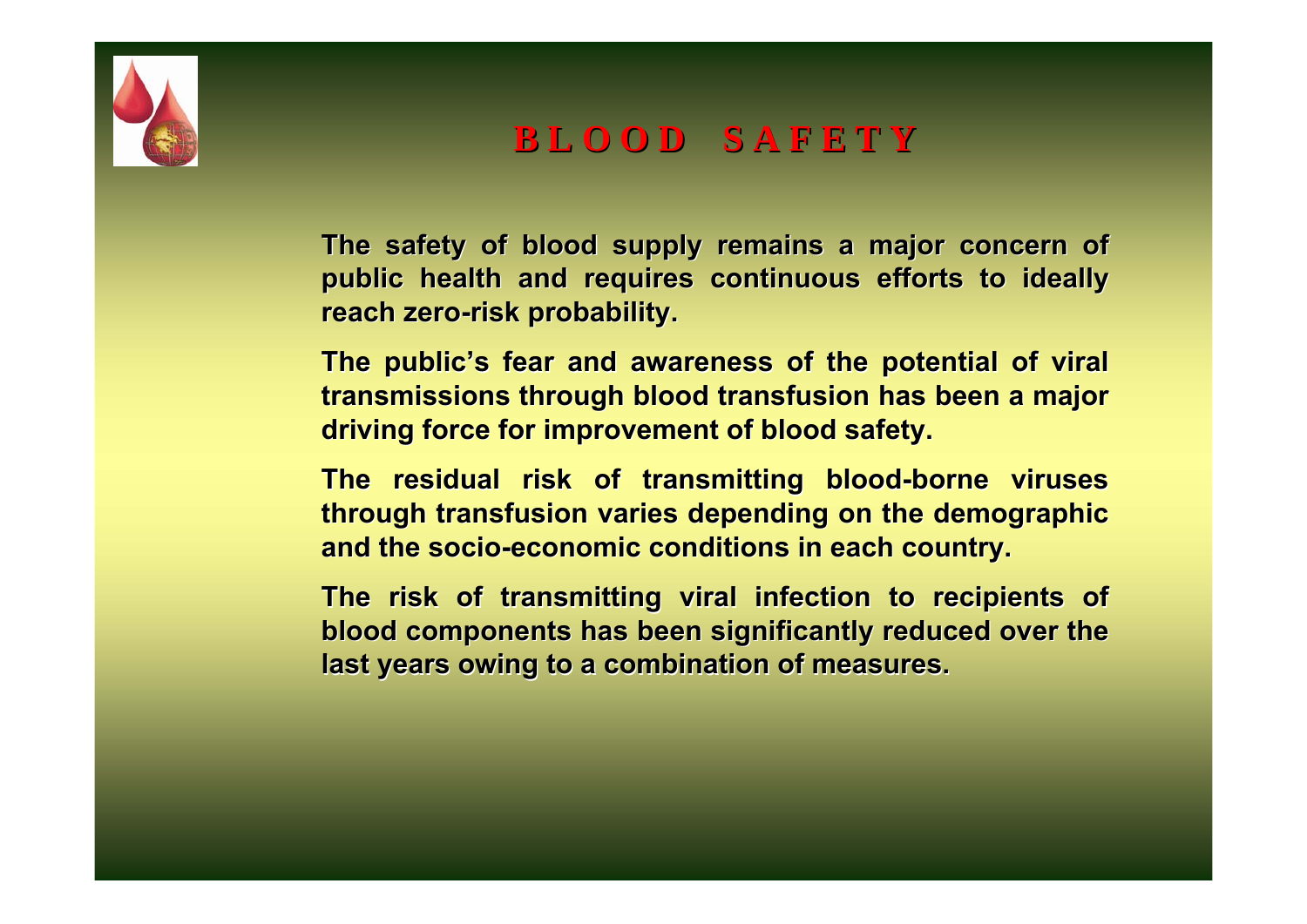

## **SAFETY OF BLOOD TRANSFUSION SAFETY OF BLOOD TRANSFUSION**

- 6**THOROUGH DONOR SELECTION AND QUESTIONNAIRE TO ELIMINATE HIGH-RISK DONORS**
- 6**APPROPRIATE USE OF BLOOD AND BLOOD COMPONENTS.**
- 6**TREATMENT OF BLOOD PRODUCTS (PATHOGEN INACTIVATION, LEUCOREDUCTION)**
- 6**IMPLEMENTATION OF ADVANCED AND HIGHLY SENSITIVE SCREENING ASSAYS FOR**

#### **TRANSFUSION TRANSMITTED VIRAL INFECTIONS TRANSFUSION TRANSMITTED VIRAL INFECTIONS**

*Hepatitis B virus (HBV) Hepatitis B (HBV) Hepatitis C virus (HCV) Hepatitis C virus (HCV) Human Immunodeficiency Virus (HIV) Human Immunodeficiency Virus (HIV)*



#### **HBV**

**6,2% of world population , ~ 350 million HBV carriers, million HBV carriers,** 

**1 million get infected every year in Europe million get infected every year in Europe**



#### **HCV**

**3% of world population**

- **~ 170 million chronic HCV**
- **3-4 million get infected every year 4 million get infected every year**



**0,5% of world population ~36,1 million have AIDS million have AIDS 2.8 million die every year 2.8 million die every year**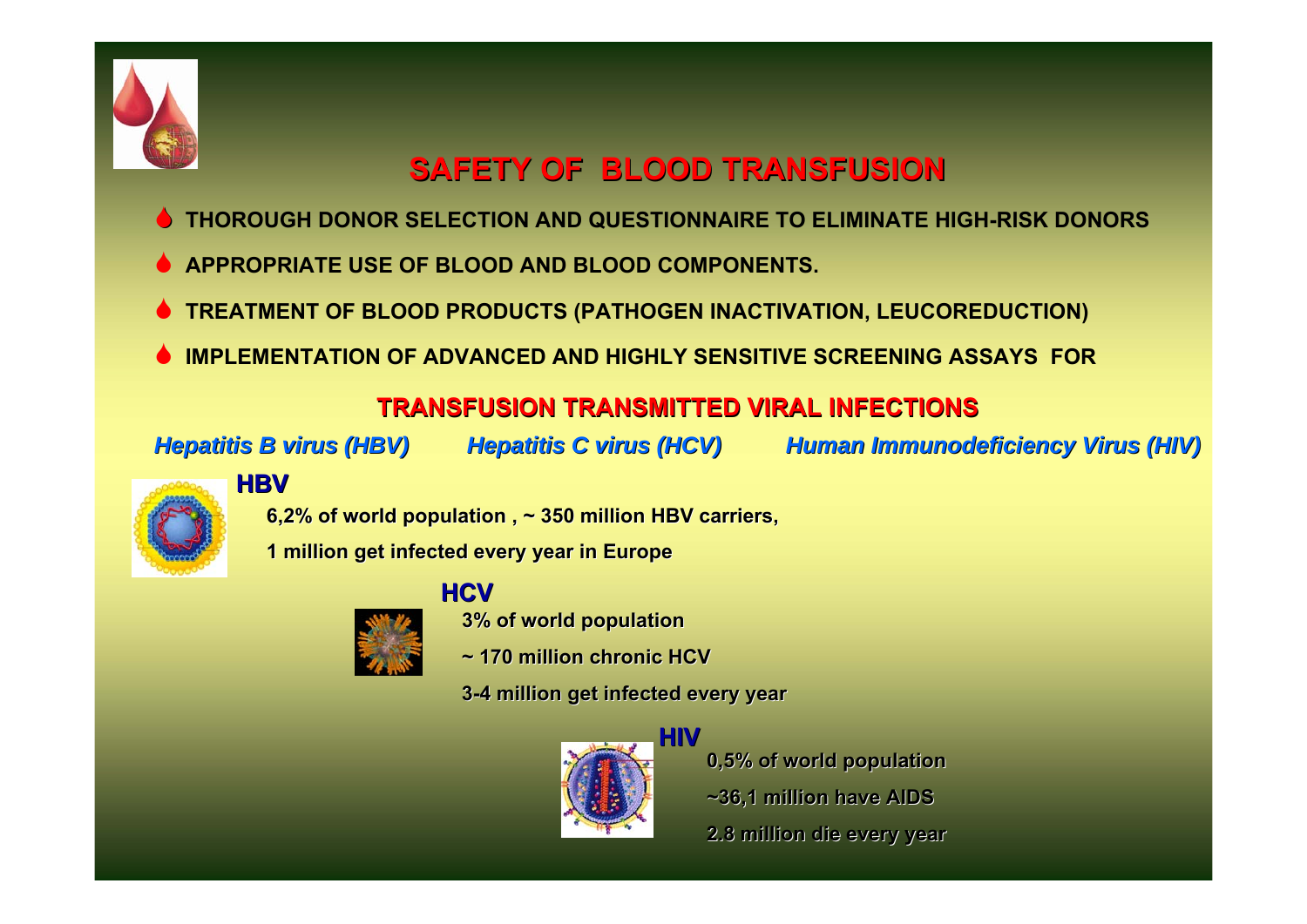

## **SEROLOGY TESTING OF BLOOD AND BLOOD COMPONENTS SEROLOGY TESTING OF BLOOD AND BLOOD COMPONENTS**

#### **HBV**



**Detection of HBV infection is based mainly on detection of HBsAg marker.** 

**3rd generation immunoassay or generation immunoassay or chemiluminescence chemiluminescencemethod for detection method for detection of HBsAg (MEIA, ChLIA) (<0.1ng/ml) ) (<0.1ng/ml)**

**Detection of anti Detection of anti-HBc in some countries/ Optional in Greece in some countries/ Optional in Greece**



**Detection of HCV infection is b Detection of HCV infection is based on serology screening of ant ased on serology screening of antibodies ibodies against several HCV antigens against several HCV antigens** 

**Mainly 3<sup>rd</sup> generation immunoassay (EIA, MEIA, ChLIA), and/or HCV core detection / (Confirmation Western Blot)** 

#### **HIV**



**Detection of HIV infection is based on: Detection of HIV infection is based on:**

- screening of antibodies against several HIV antigens using 3<sup>rd</sup> generation<br>immunoassays MEIA or ChLIA / (Western Blot confirmation testing)
- **screening of p24 screening of p24 antigen antigen**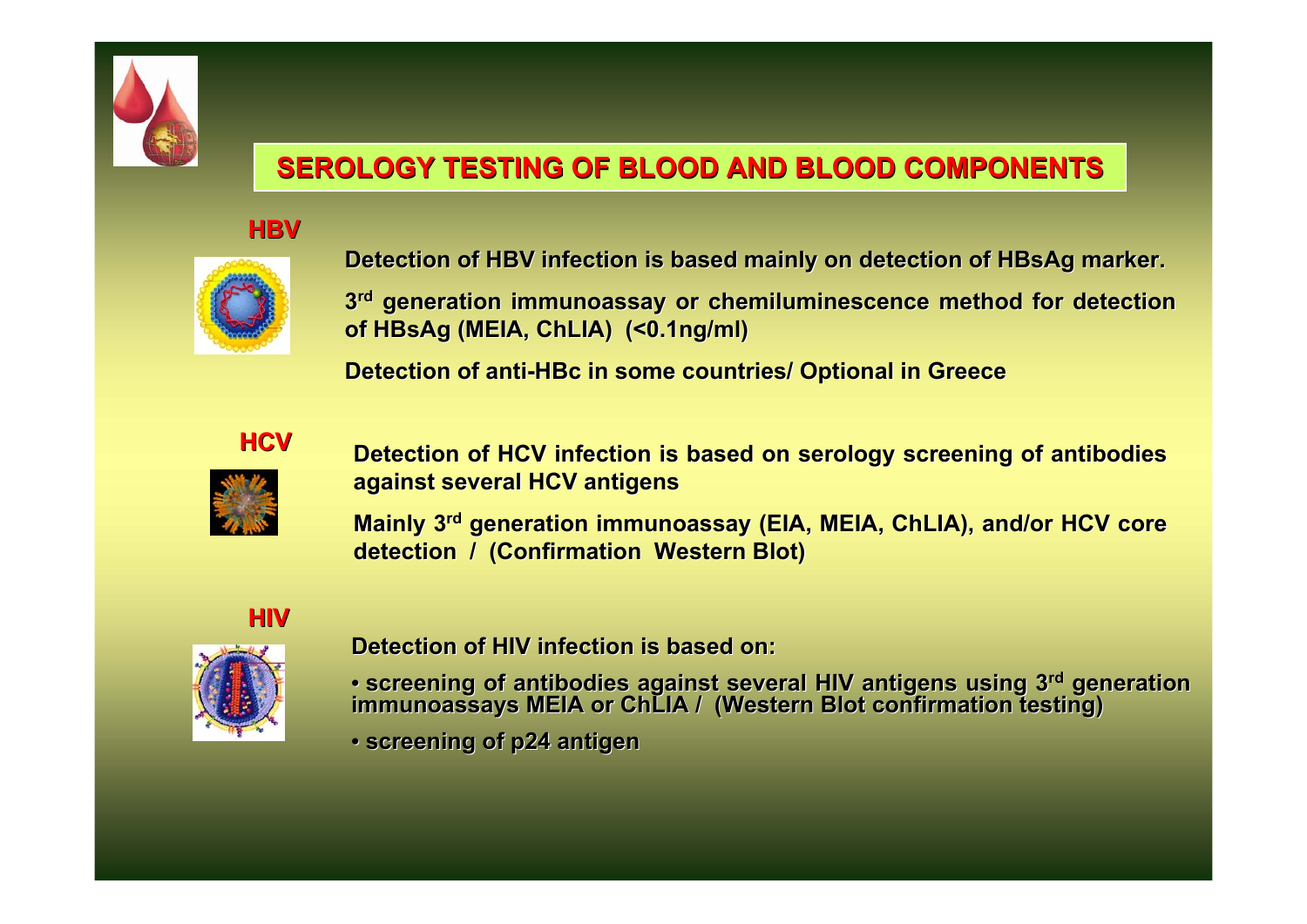

#### **GENERALISED COURSE OF INFECTION ( GENERALISED COURSE OF INFECTION (TTIs)**



**Window Phase period (WP):** serologically "silent" period that precedes the  $\blacksquare$ **development of antibodies in t he initial infection. An infected donor may harbor large amounts of viral particles in the absence of symptoms and be infectious even though he remains seronegative.** 

**Eclipse period Eclipse period: Virus replication is restricted to tissue sites and there is no detectable viraemia.** 

**NAT Yield Cases: the identification of a sample as NAT positive and antibody negative [ ΝΑΤ (+) / antibody or antigen ( antibody or antigen (-) ] ID – NAT : Screening of ΝΑΤ in individual donations**

**MP – NAT : Screening of ΝΑΤ in mini pools.**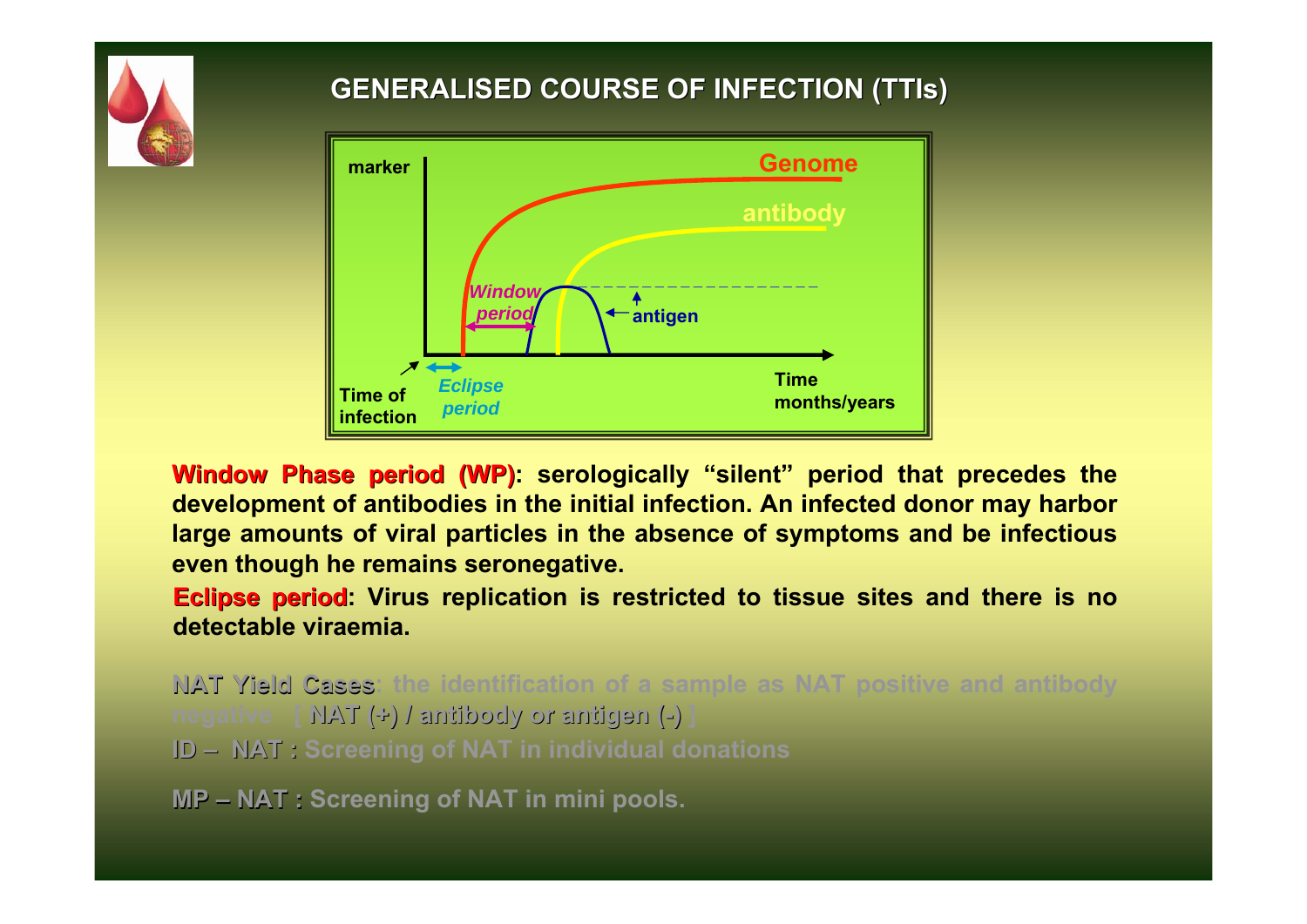

## **NUCLEIC ACID TESTING - NAT TECHNOLOGY**

- $\mathbf{A}$ **Detects viral nucleic acids (RNA or DNA) prior to the appearance of viral** antigens or antibodies in the circulation thus offering significant **advantages in the diagnosis of the viral infection advantages in the diagnosis of the viral infection**
- $\frac{1}{2}$ **Allows for the detection of very low levels of viral RNA or DNA in the early stages of infections during which current serology screening** assays are unable to detect infection. Offers high sensitivity and **specificity for viral nucleic acids. specificity for viral nucleic acids.**
- **SALES Simultaneous detection of all three viruses HIV, HCV και HBV using Multiplex assays.**

#### **Advantages Advantages**

- ¾ **Narrows Window Period Narrows Window Period considerably considerably**
- **▶ Detects viral infections earlier than other screening assays**

 $\triangleright$  Enhances safety of the blood supply by reducing the residual risk of viral transmissions linked to window period.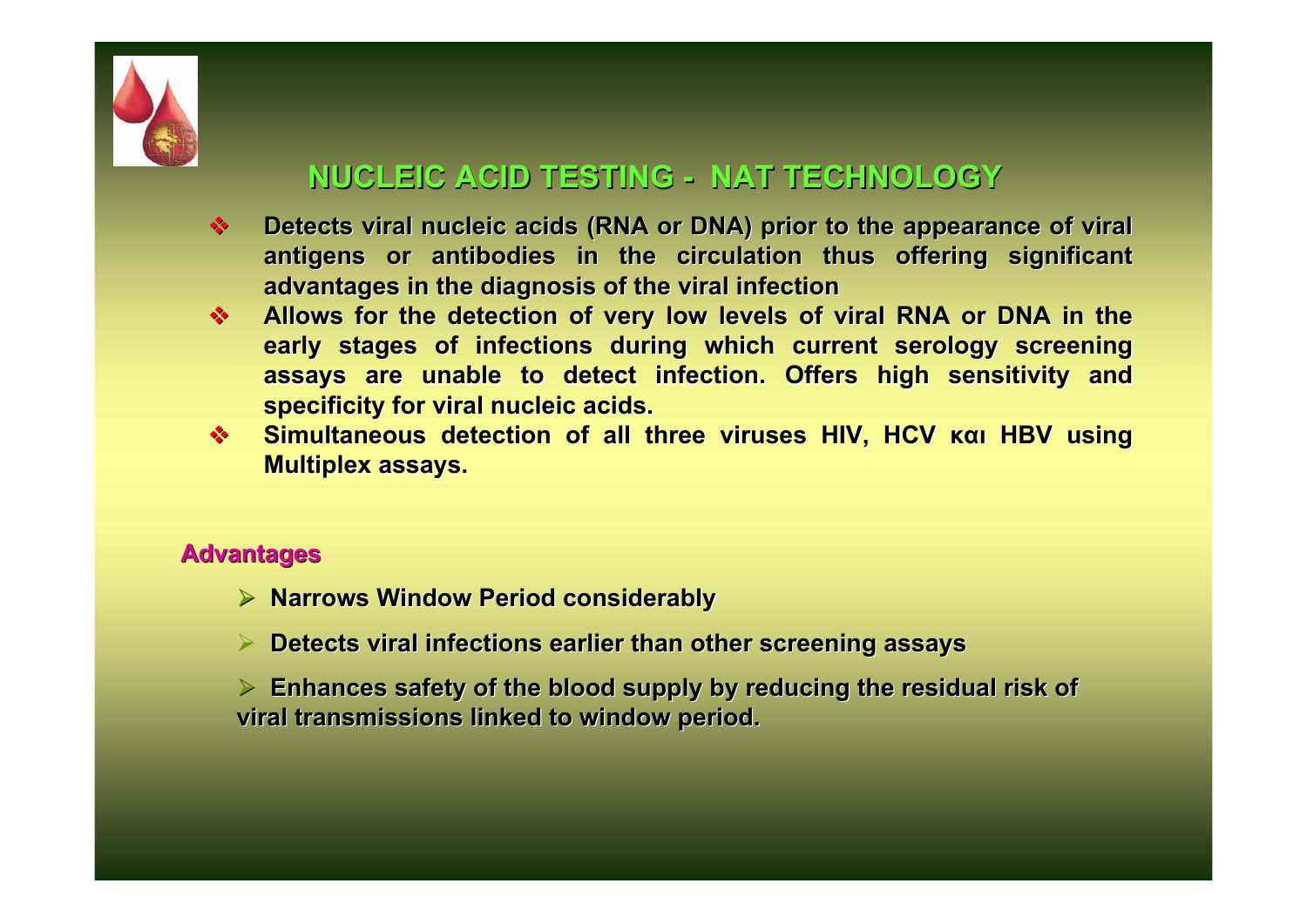

# **NUCLEIC ACID TESTING NUCLEIC ACID TESTING - NAT**

 $\bullet$  **Mid 90s** Introduction of NAT by plasma manufacturers on a voluntarily basis in **order to provide an extra safety margin on top of inactivation procedures. Testing was performed in mini-pool format for HCV-RNA, thus reducing the viral burden in the starting pools for fractionation. starting pools for fractionation.**

**6 1999 Paul Ehrlich Institute (PEI) was the first regulatory body in Europe that has set a requirement for HCV NAT testing of cellular blood components (with a sensitivity** of 5000 IU/ml (20000geq/ml) for HCV-RNA). In house developed test systems in mini**pool on 96 samples. pool on 96 samples.** 

6 **1999 Japanese Red Cross initiates the implementation of NAT testing Japanese Red Cross initiates the implementation of NAT testing.**

 $\bullet$  **1999** European Union required that all fractionated plasma products are HCV-RNA **negative using NAT** (with a sensitivity of 100 IU/ml of HCV-RNA in the final pool, ~230 **viral particles/ml) viral particles/ml)**

**6 Beginning of 2000 many countries in Europe introduce NAT technology for HCV and** HIV using ready made diagnostic NAT kits in minipools of 48, 24 and/or 16 samples.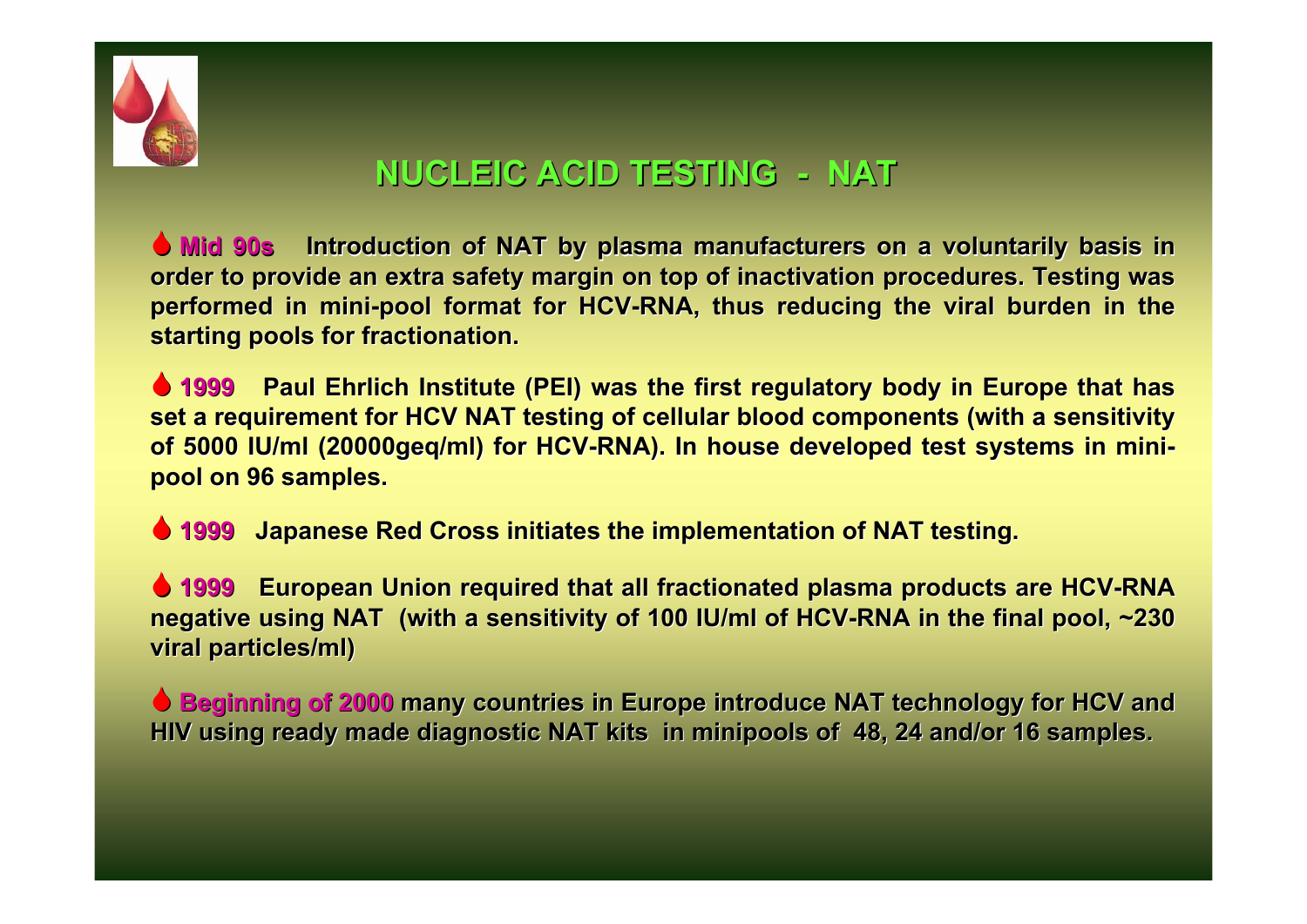

## **NUCLEIC ACID TESTING NUCLEIC ACID TESTING - NAT**

**6 Mandatory NAT testing for HIV RNA in: France and Holland (2001), Belgium and Switzerland (2002), Poland (2003) and Germany (2004).** 

**6 Mandatory NAT testing for HCV RNA in: Austria, Germany, Holland and Switzerland (1999), Finland, Norway, Slovenia (2000), France and Poland (2001), Belgium and Italy Belgium and Italy (2002), (2002), Spain (2003). (2003).**

**6 NAT testing has been optionally introduced in other EU countries (England, Ireland, Luxemburg, Portugal, Greece Ireland, Luxemburg, Portugal, Greece)**

**6 HBV NAT testing has already been introduced in countries like Austria, Germany, Italy, Lithuania, Poland, Spain, Portugal and Greece.**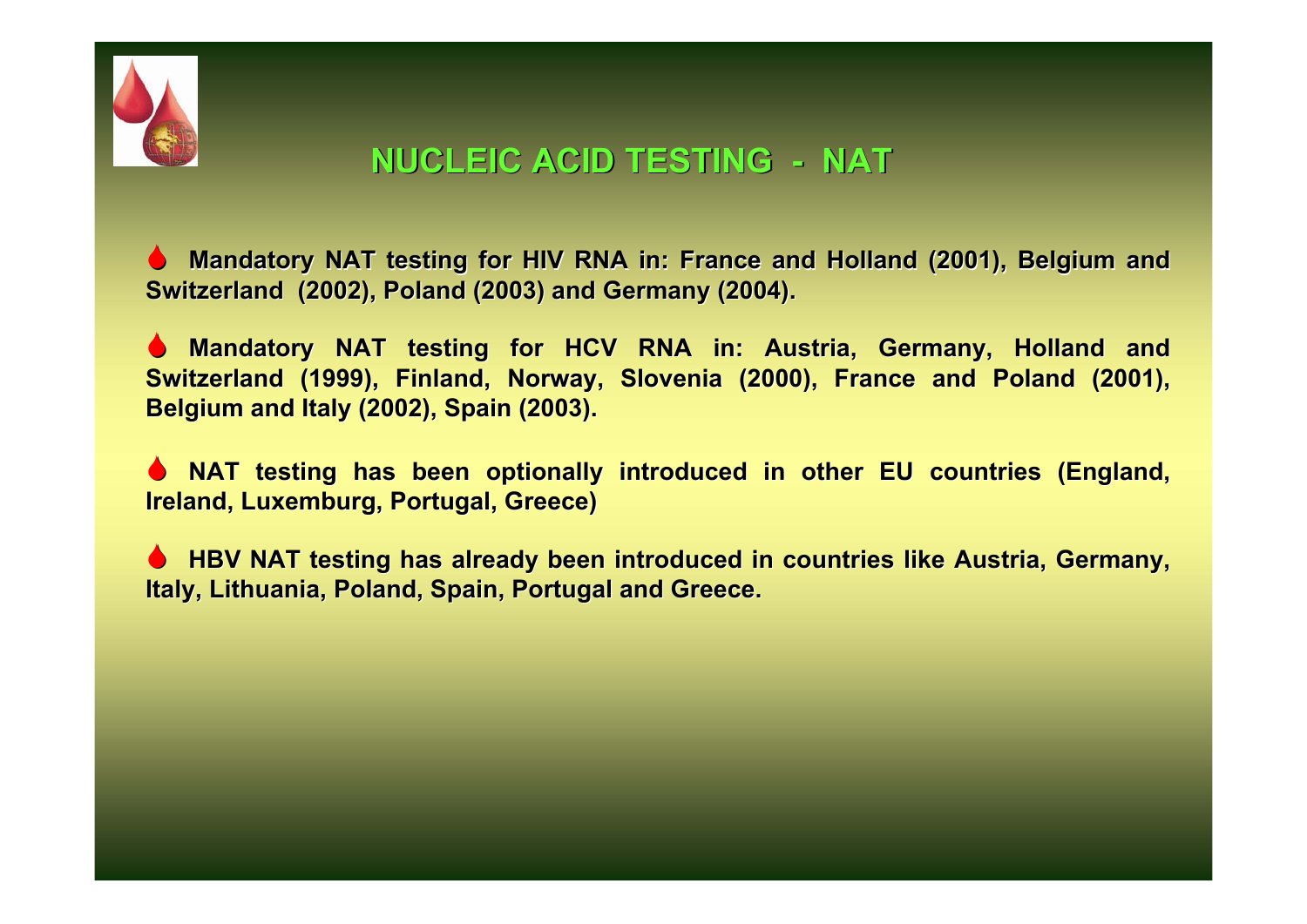

Implementation of NAT technology in addition to the pre**existing antibody / antigen existing antibody / antigen –based screening has dramatically based screening has dramatically reduced the Residual Risk of Transmission** 

#### **1) Direct risk measurement (1985-1990)**

**(direct measurement of viral transmission risks from antibody screened transfusions)** 

**2) Risk modeling (1991 Risk modeling (1991-present) present)** 

*i) Incidence Rate i) Incidence Rate –Window Period model Window Period model*

*ii) Viral dynamics and rates of detection of donors with incident infections (viraemia doubling time, viral load parameters etc.) parameters etc.)*

- *- Schreiber GB et al, N. Engl. J. Med. 96, 334, 1685-90*
- *- Busch M et al, Transfusion, 2005, 45: 254-264*
- **- Weusten et al, Transfusion 2002,**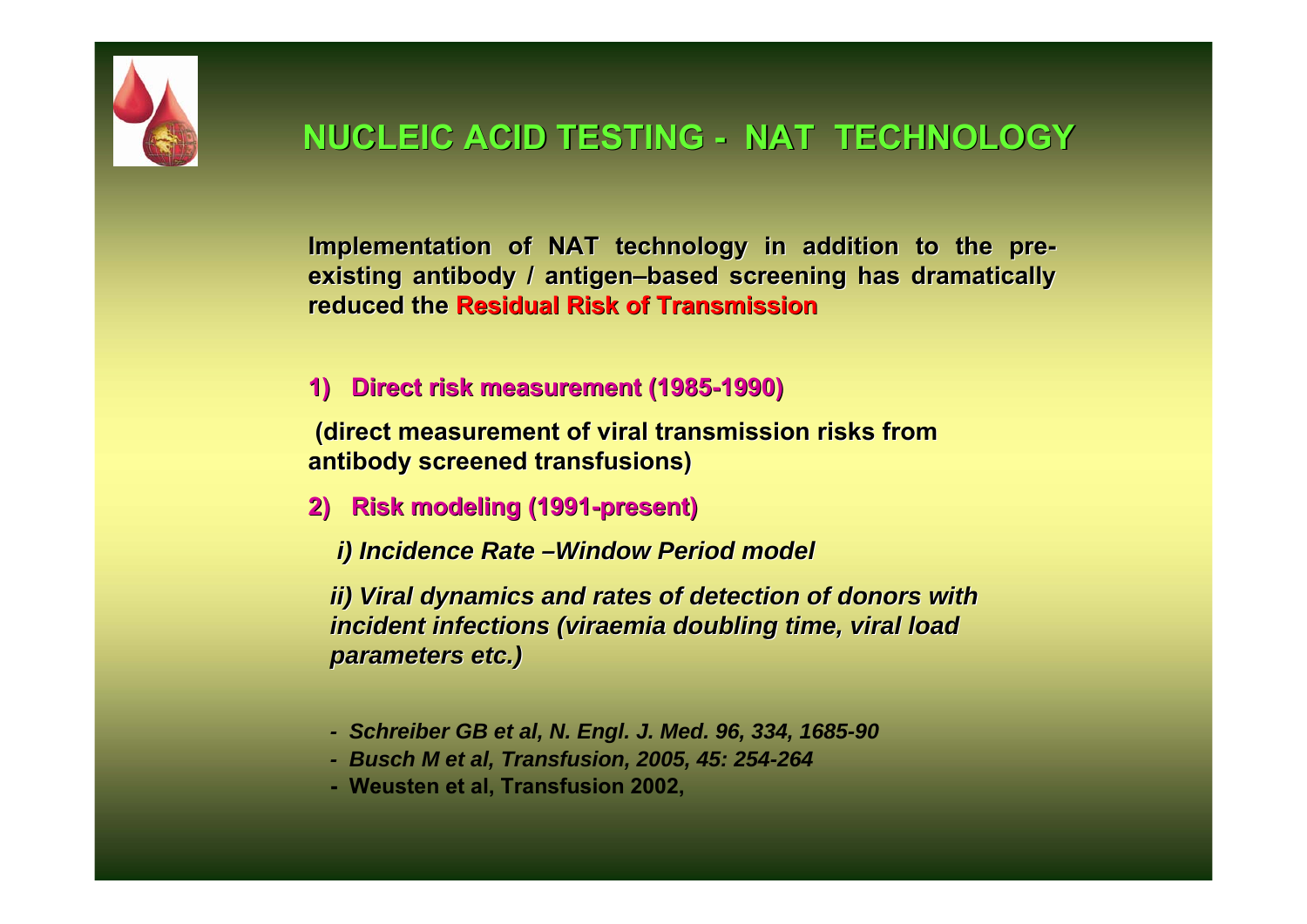

#### **GENERALISED COURSE OF INFECTION ( GENERALISED COURSE OF INFECTION (TTIs)**



**Window Phase period (WP): serologically "silent" period that precedes the development of antibodies in t he initial infection. An infected donor may harbor large amounts of viral particles in the absence of symptoms and be infectious even though he remains seronegative.** 

**Eclipse period: Virus replication is restricted to tissue sites and there is no detectable viraemia.** 

**NAT Yield NAT Yield Cases: the identification of a sample as NAT positive and antibody negative [ ΝΑΤ (+) / antibody or antigen ( antibody or antigen (-) ] ID – NAT : NAT Screening in individual donations**

**MP – NAT : NAT Screening in mini pools.**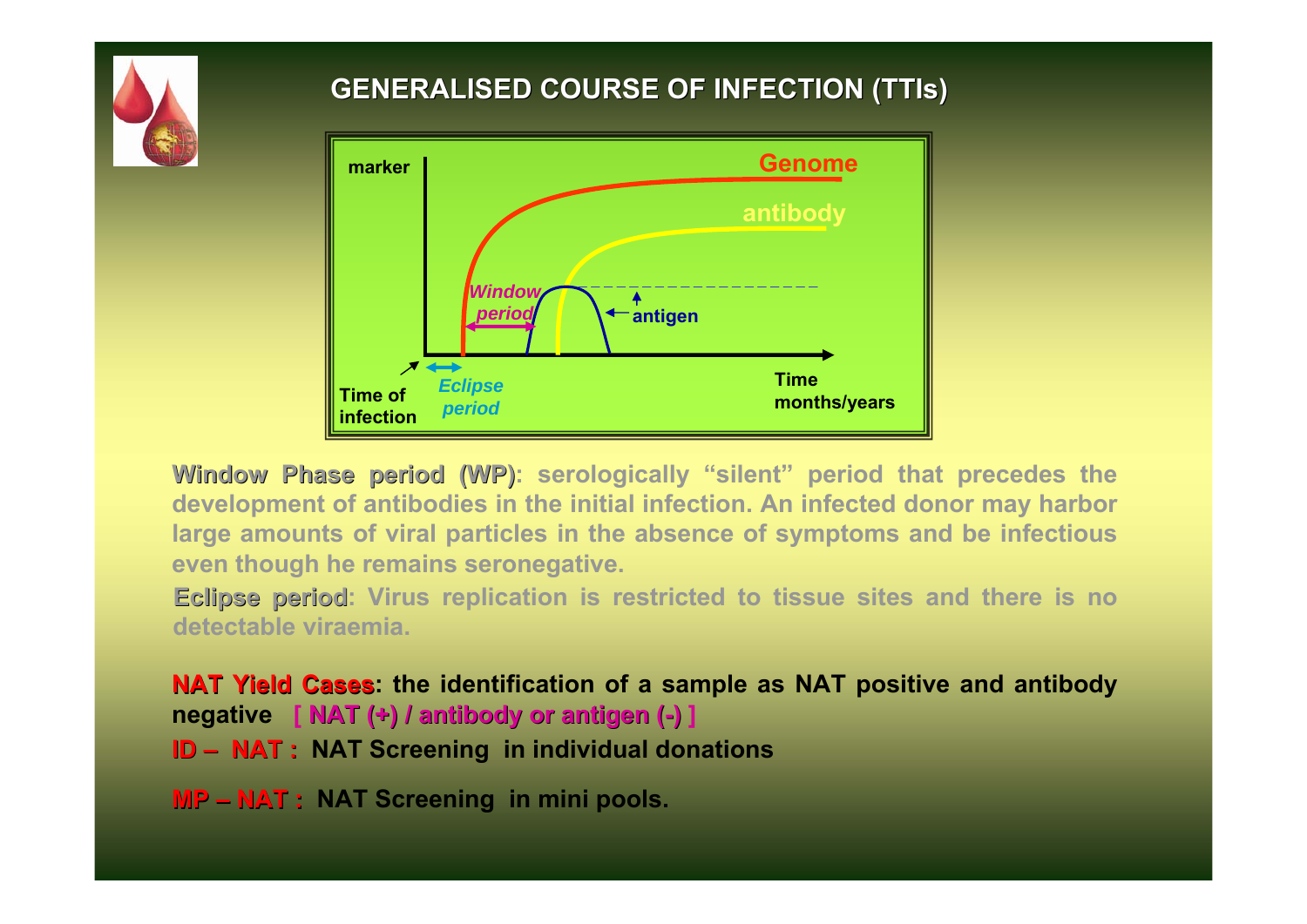## **HCV INFECTION PROFILE INFECTION PROFILE**



| <b>Ab Detection</b>     | <b>70-80 days</b> |
|-------------------------|-------------------|
| <b>RNA Detection</b>    | $12 - 22$ days    |
| <b>Window reduction</b> | 70%               |

#### **HΙV INFECTION PROFILE INFECTION PROFILE**



| <b>Ab Detection</b>     | 22 days |
|-------------------------|---------|
| p24 Ag Detection        | 17 days |
| <b>RNA Detection</b>    | 11 days |
| <b>Window reduction</b> | 50%     |

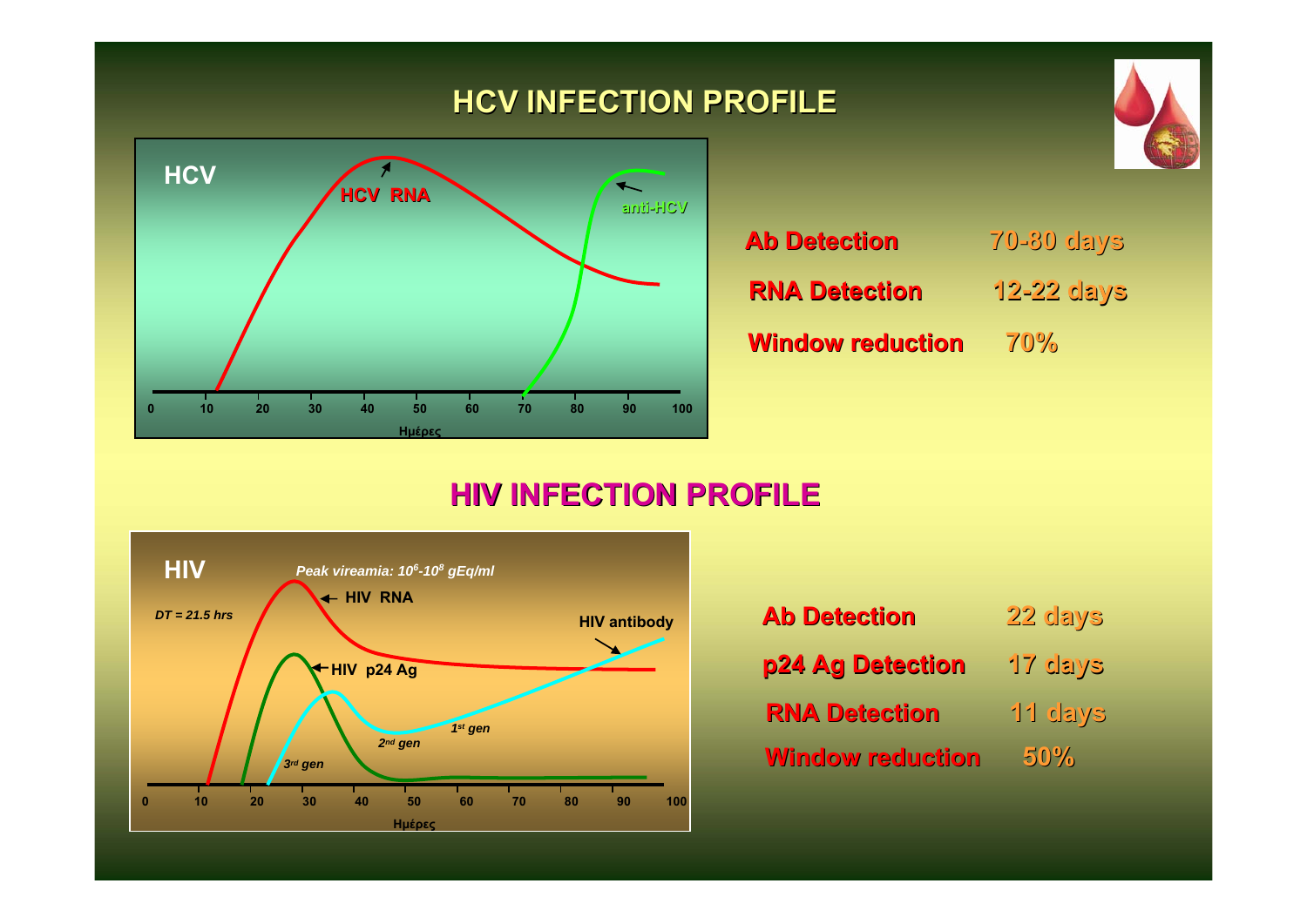## **H Β V INFECTION PROFILE INFECTION PROFILE**



¾ **The window period is about 59 days / introduction of even more sensitive serology assays for HBsAg < 0.1ng/ml** Æ **38 days**

¾ **The doubling time for HBV virus is approximately 2.5 days.**

¾**Detection of HBV DNA: 24 days**

¾ **The prevalence of HBV infection is higher (compared with that of HCV και HIV) therefore the residual risk is also higher.** 

**(Countries with low, medium or high endemicity)** *Koppleman MH et al, Transfusion 2005, 45, 1258-66*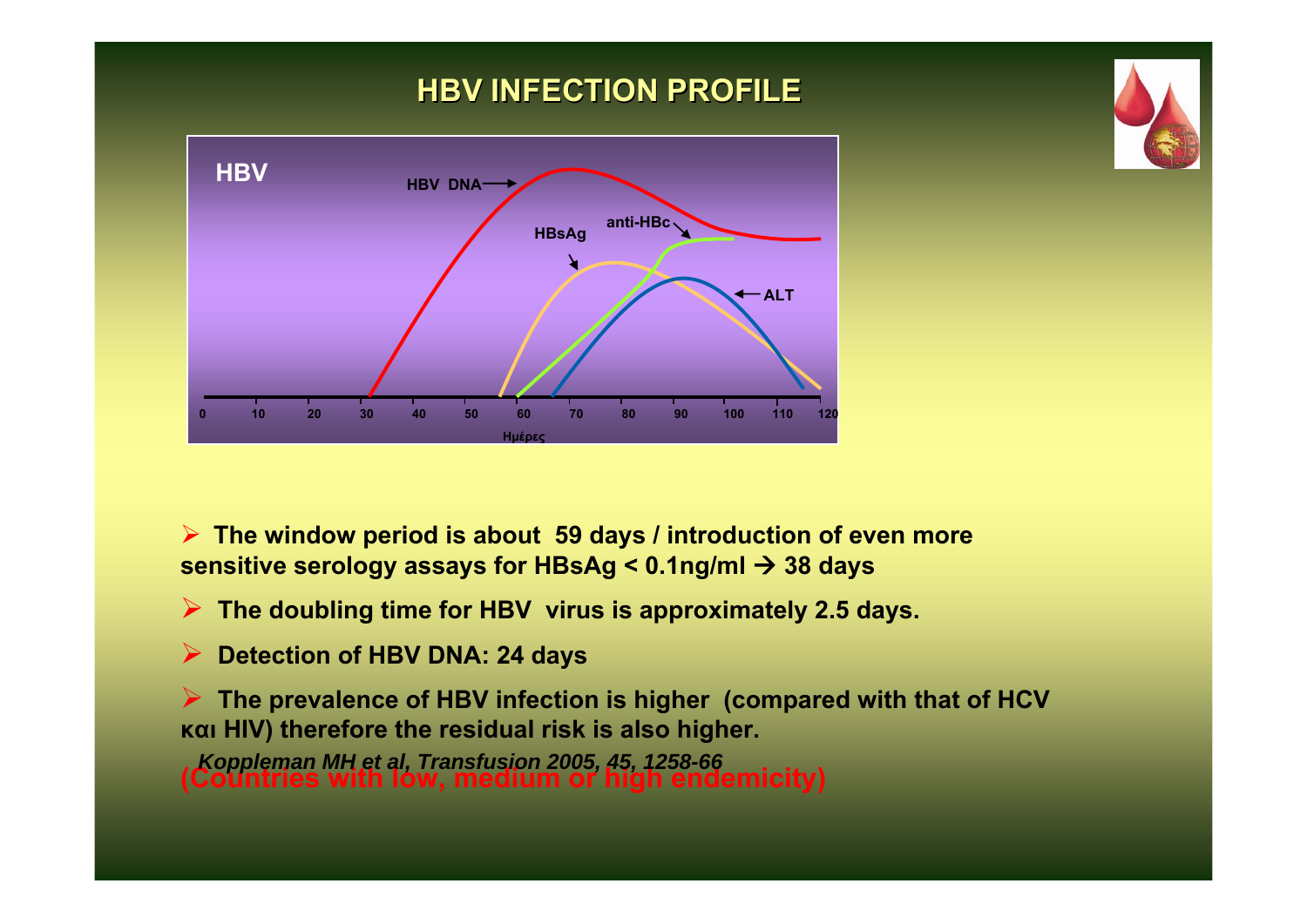#### **Physical history of HBV infection Physical history of HBV infection**



#### *Occult HBV infection (OBI) Occult HBV infection (OBI)*

**\*** The presence of HBV DNA in the blood or tissues of patients, without detectable HBsAg, with or without antibodies to HBc antigen, outside the **pre-seroconversion seroconversion window period. window period.** 

**With the introduction of NAT technology two different types of HBV DNA positive positive / HBsAg negative blood samples are detected negative blood samples are detected**

**(Discrimination between Discrimination between WP NAT yield cases WP NAT yield cases and occult NAT yield cases occult NAT yield cases)**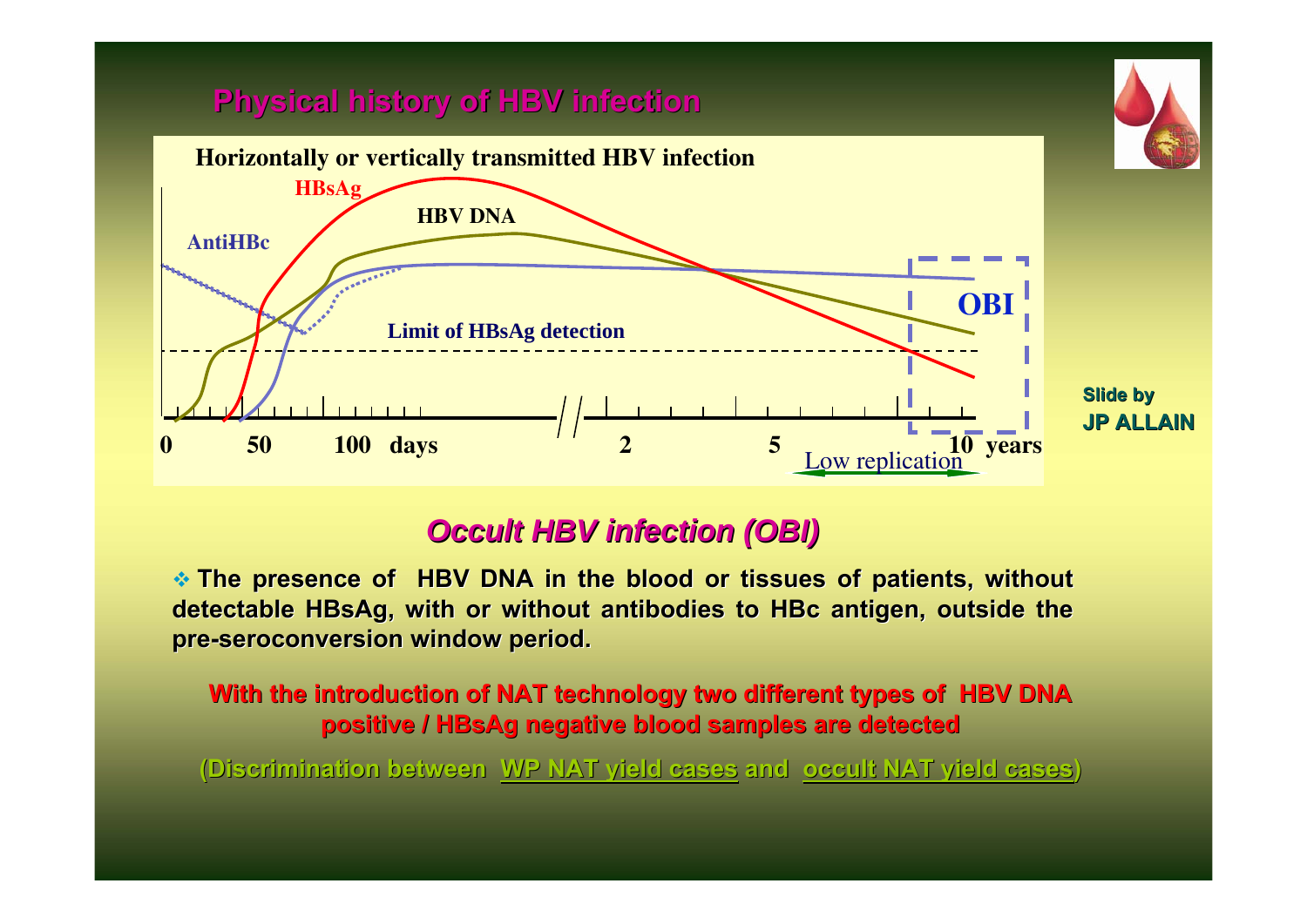## *Occult HBV infection (OBI) Occult HBV infection (OBI)*

#### *Various forms of occult HBV infection Various forms of occult HBV infection:*

*Recovery from infection defined by the presence of anti Recovery from infection defined by the presence of anti-HBs*

**Chronic hepatitis B where the infection is related to escape mutants that** *are poorly or not recognised by either polyclonal or monoclonal antibodies in assays in assays*

 $\clubsuit$  Chronic hepatitis B at the healthy carriage stage marked by the presence *of anti of anti-HBc with or without detectable anti with or without detectable anti-HBe*

 $\triangleleft$  Chronic hepatitis or healthy carriage without any marker of HBV infection *other than HBV DNA other than HBV DNA*

**The viral load in ΟΒΙ varies from 104 IU/ml - 500 IU/ml, often <100 IU/ml and fluctuates.**

 **Transmission through blood or blood products infected with OBI is under investigation and possibly depends on the quantity of the infected product, the viral load and the immunocompetence of the recipient.** 

 **Already 3 cases of transmission through OBI.** *(Ullum H et al, Vox Sanguinis 2006, 91 suppl 3, p65 Gerlich WH et al, Journal of Clinical Virology 36 Suppl 2006, S18-S22)*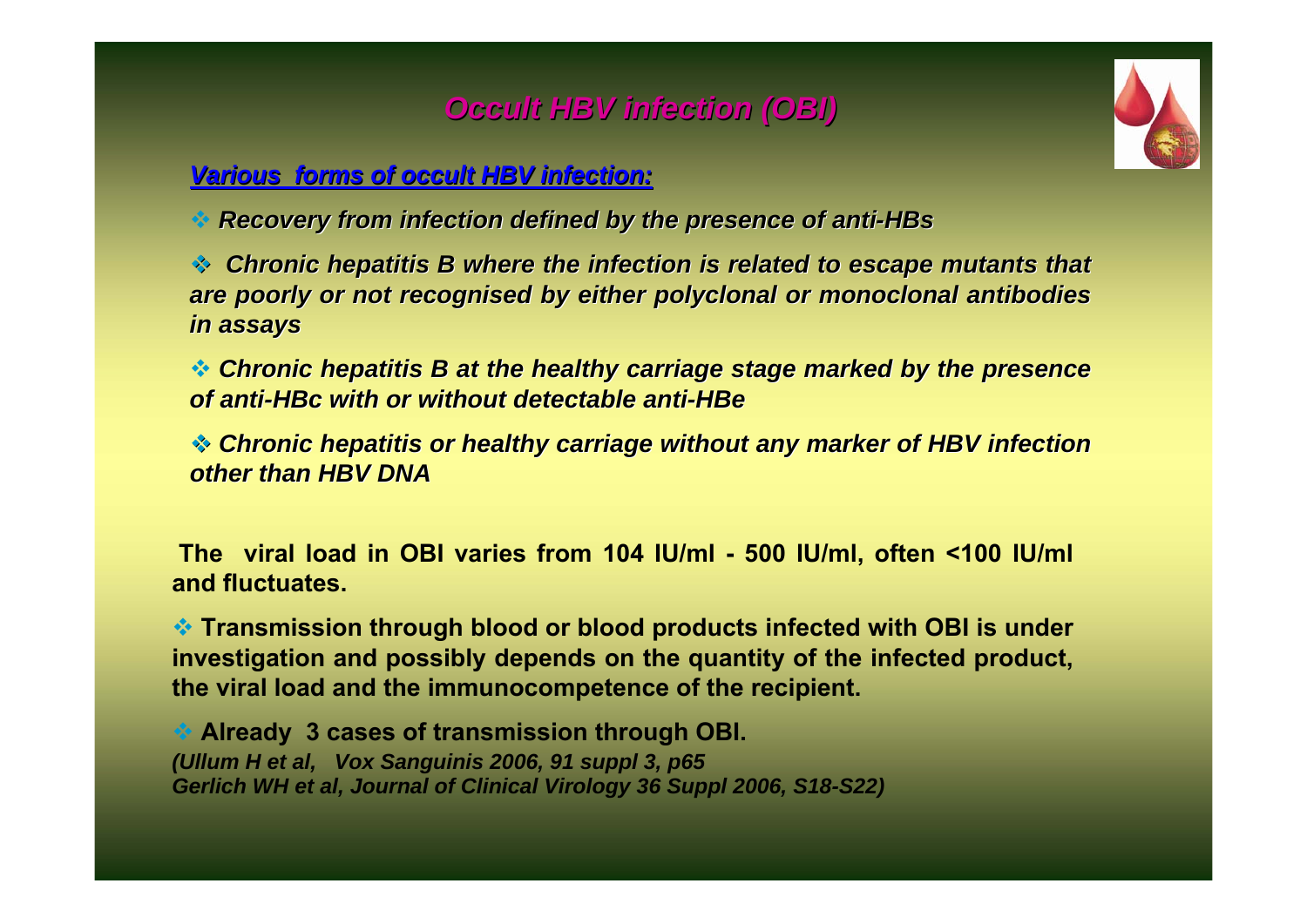

6 **For the period 1996 For the period 1996-2006 about 5.6 million bl 2006 about 5.6 million blood units have been ood units have been**  serologically screened.

|        | <b>Seroprevalence</b> |
|--------|-----------------------|
| HBsAg: | $0.4\%$               |
| HCV :  | 0.08%                 |
| HIV :  | $0.007\%$             |

*Data from SKAE (Madrid, 2007) Data SKAE (Madrid, 2007)*

## **NUCLEIC ACID TESTING IN GREECE : NUCLEIC ACID TESTING IN GREECE :**

**6 Implementation of NAT was initially launched for HCV RNA/ HIV RNA in 2003 in a number of blood establishments.** 

**6 Since 2005 HBV DNA testing was also included and until the end of 2006 the number of blood transfusion centers performing NAT 2006 the number of blood transfusion centers performing NAT**  screening has increased.

**• Preliminary data of NAT screening for the period 2003-2006 reveal the following: the following:**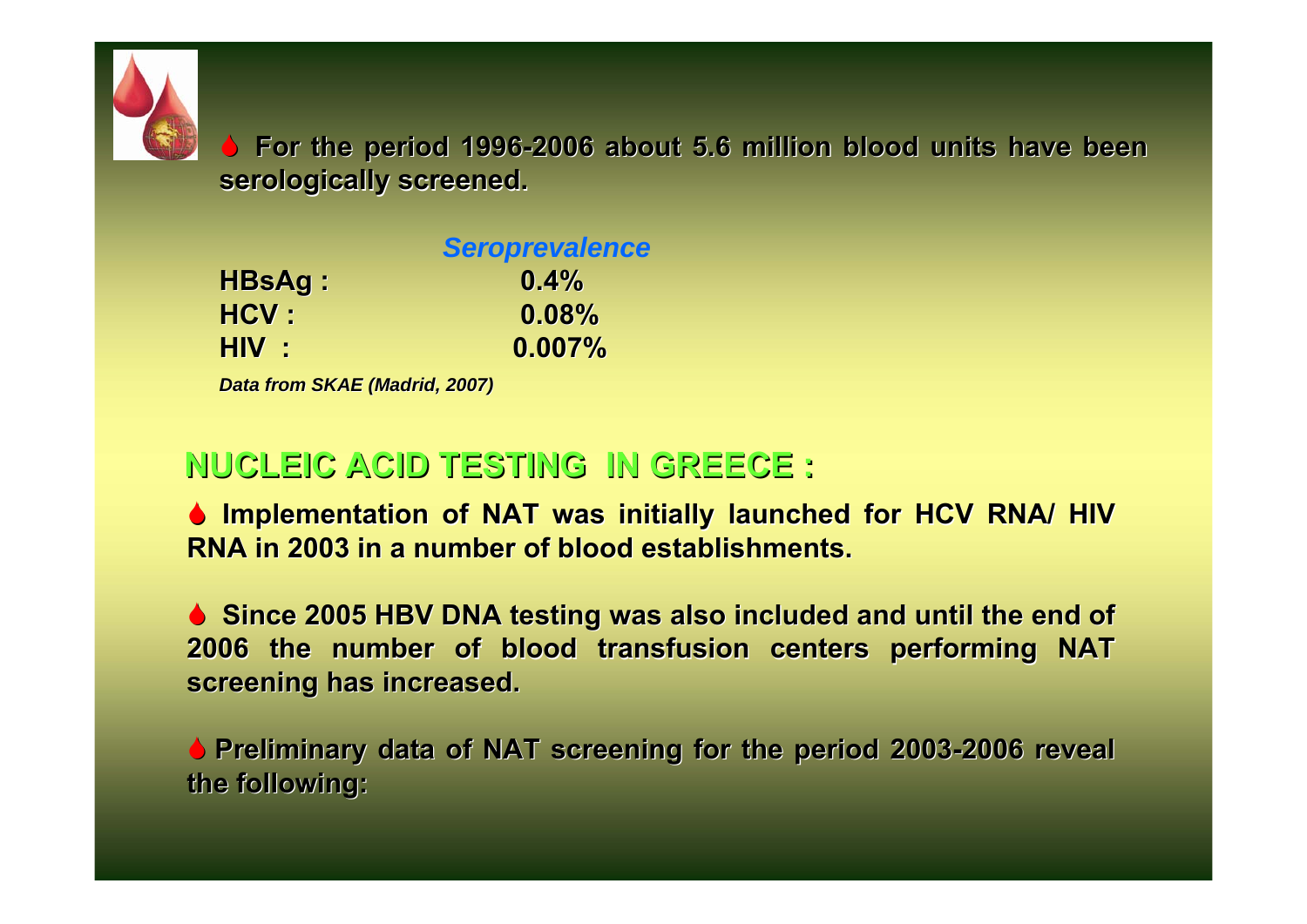

## **PRELIMINARY DATA OF SI PRELIMINARY DATA OF SIMULTANEOUS NAT TESTING MULTANEOUS NAT TESTING OF BLOOD SAMPLES FOR OF BLOOD SAMPLES FOR HCV RNA/ HIV RNA /HBV DNA HCV RNA/ HIV RNA /HBV DNA**

#### *TIME PERIOD TIME PERIOD : 2003-February February 2007*

| <b>TOTAL OF BLOOD SAMPLES:</b> | 348.721       |
|--------------------------------|---------------|
| <b>HCV RNA / HIV RNA :</b>     | 169.694 (49%) |
| HCV RNA / HIV RNA / HBV DNA :  | 179.027 (51%) |

| <b>INFECTIOUS</b><br><b>MARKER</b> | <b>NAT ID YIELD</b> | <b>Frequency/</b><br><b>blood units</b> | <b>Prevalence/</b><br>million units |
|------------------------------------|---------------------|-----------------------------------------|-------------------------------------|
| <b>HIV</b>                         | $\boldsymbol{3}$    | 1/133.373                               | 7.5                                 |
| <b>HCV</b>                         | 8                   | 1/50.015                                | 20                                  |
| <b>HBV</b>                         | 38 (occult)         | 1/6.080                                 | 164.5                               |
| <b>TOTAL</b>                       | 49                  | 1/189.468                               | 462                                 |
| Data from SKAE (Madrid, 2007)      |                     |                                         |                                     |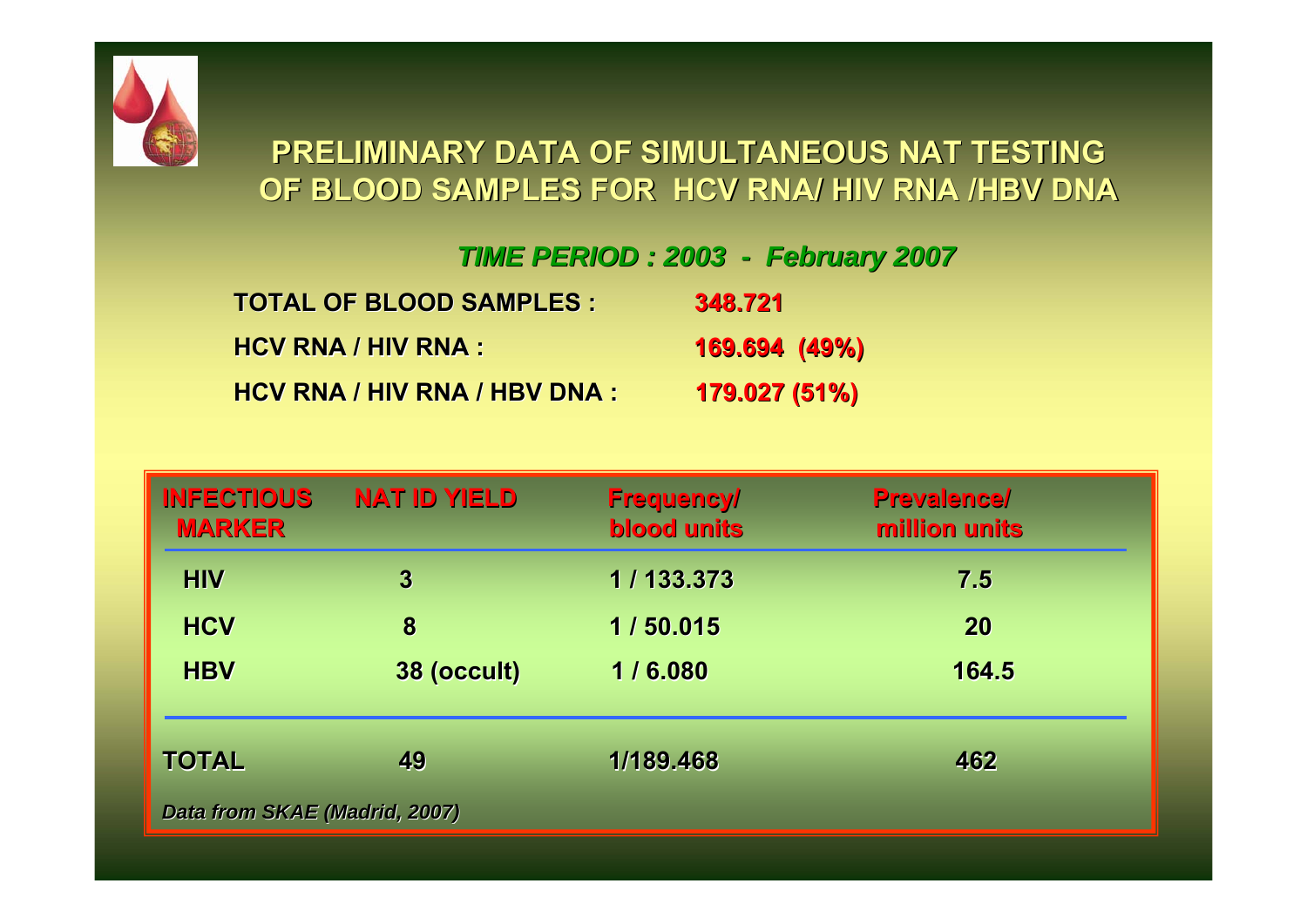

## **RISK PER UNIT OF TRANSM RISK PER UNIT OF TRANSMISSION OF MAJOR VIRUSES ISSION OF MAJOR VIRUSES**

|                          | pre-NAT     | <b>MP-NAT</b> | <b>ID-NAT</b> |  |
|--------------------------|-------------|---------------|---------------|--|
| <b>HIV</b>               | 1/1.300.000 | 1/1.900.000   | 1/3.000.000   |  |
| <b>HCV</b>               | 1/230.000   | 1/1.600.00    | 1/2.300.000   |  |
| <b>HBV</b>               | 1/180.000   | 1/210.000     | 1/410.000     |  |
|                          |             |               |               |  |
| H.Klein, Santorini, 2007 |             |               |               |  |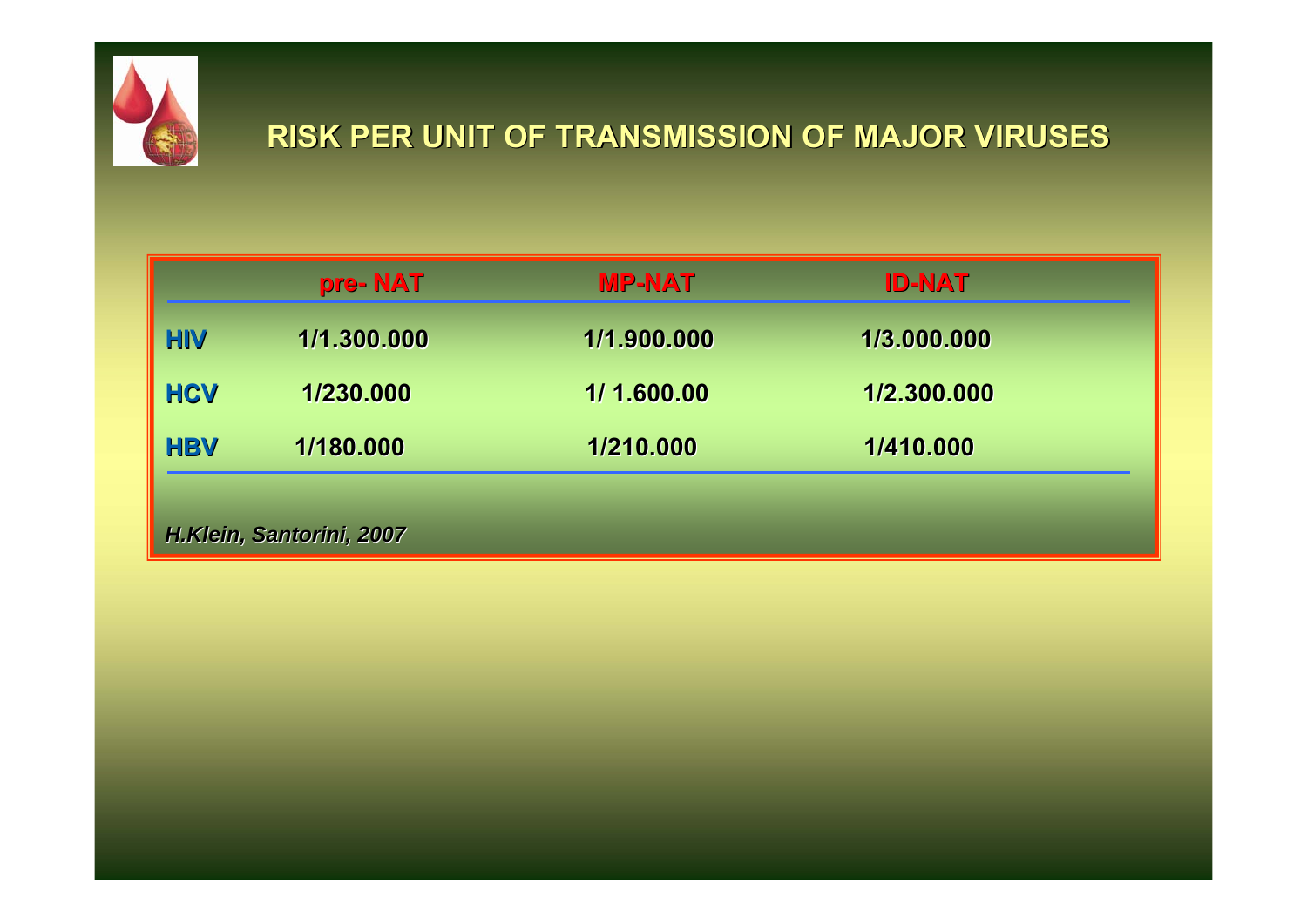

## **OCCULT HBV CASES OCCULT HBV CASES**

**HBV HBV 38 (occult) 38 (occult) 1 / 6.080 1 / 6.080**

| <b>INFECTIOUS</b><br><b>MARKER</b> | negative  | positive   |
|------------------------------------|-----------|------------|
| <b>HBsAg</b>                       | 38 (100%) | $0 (0\%)$  |
| anti-HBc                           | $0(0\%)$  | 38 (100%)  |
| anti-HBs                           | 37(97.4%) | $1(2.6\%)$ |
| anti-HBe                           | 33 (87%)  | 5(13%)     |

**HBV DNA consistently ……………..30 (80%) HBV DNA consistently ……………..30 (80%) HBV DNA inconsistently …………….8 (20%) HBV DNA inconsistently …………….8 (20%)**

**Quatitative PCR in 12 (63%) Viral load 24 Viral load 24-152 copies / ml 152 copies / ml**

**Collaborative study for** systematic molecular and **biochemical characterisation of these infections of these infections**

**Sequencing Sequencing**

**Follow up samples Follow up samples**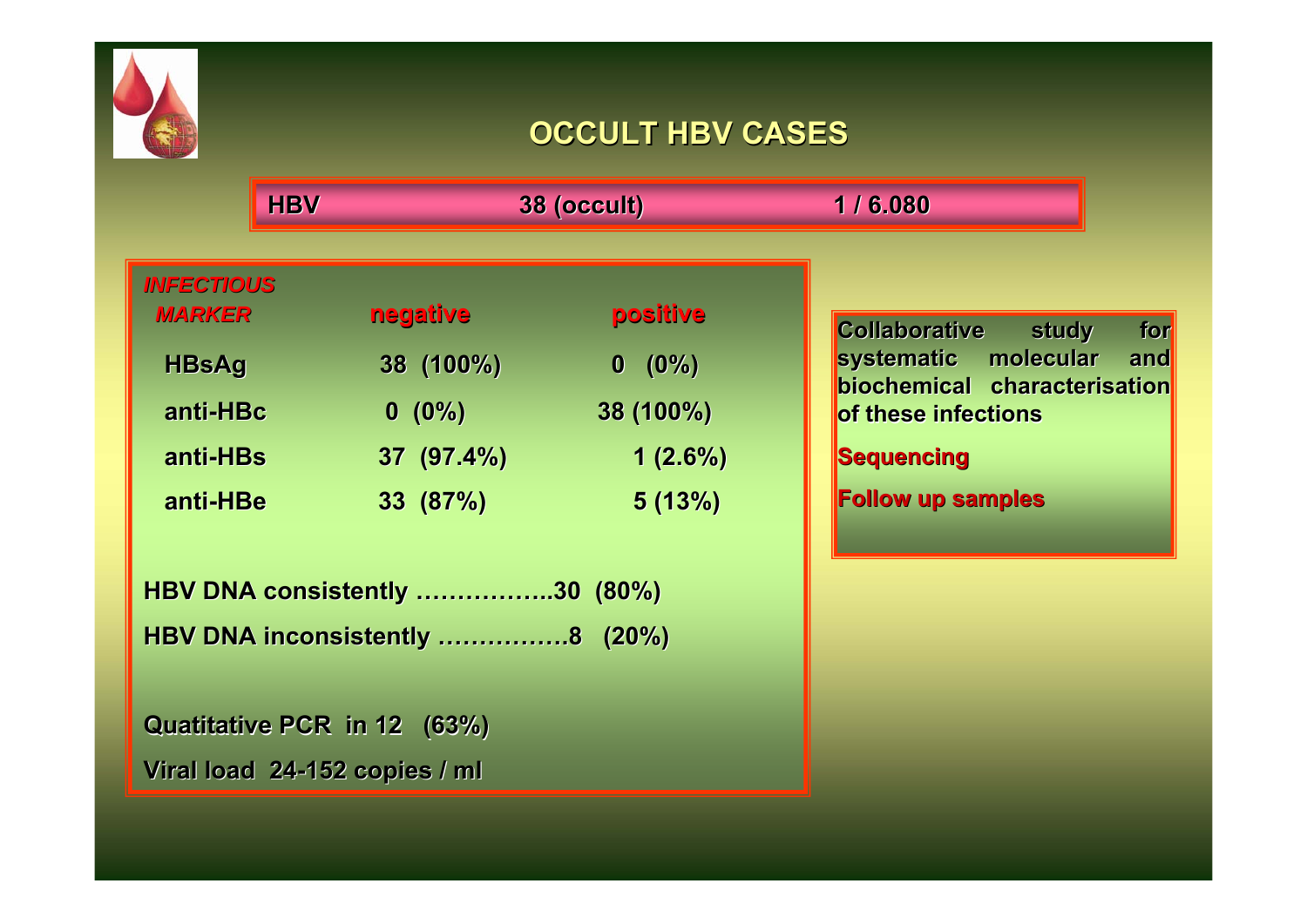

# **S U M M A R Y S U M M A R Y**

- $\Diamond$  The implementation of NAT technology is particularly significant, since it reinforces the safety of blood supply. Introduction of NAT technology shortens the window period between exposure to infection and reactivity by serological assays. Consequently, the **residual risk of transmission of HIV, HCV residual risk of transmission of HIV, HCV και HBV infection is infection is reduced significantly. reduced significantly.**
- $\Diamond$  NAT technology cannot replace serology screening assays for **antibodies and/or antigens yet. NAT and serology complement each other.**
- **Comparison of our results with those from other EU countries demonstrate an increased incidence of NAT yield cases for all three infections. infections. (1 HIV / 133.373, 1 HIV / 133.373, 1 HCV / 50.015 HCV / 50.015 και 1 HBV/ 6.080 1 HBV/ 6.080 blood units)** supporting the importance of establishing NAT as a **routine screening test in the entire blood supply in Greece.**
- $\Diamond$  Screening in ID-NAT seems to be better compared to screening in **MP–NAT, especially in cases with low NAT, especially in cases with low viral load in combination with viral load in combination with** high incidence rates of infections.
- **EXAMP WAT yield is usually higher following testing of donations collected is usually higher following testing of donations collected** form 1st time donors than from repeat donors.